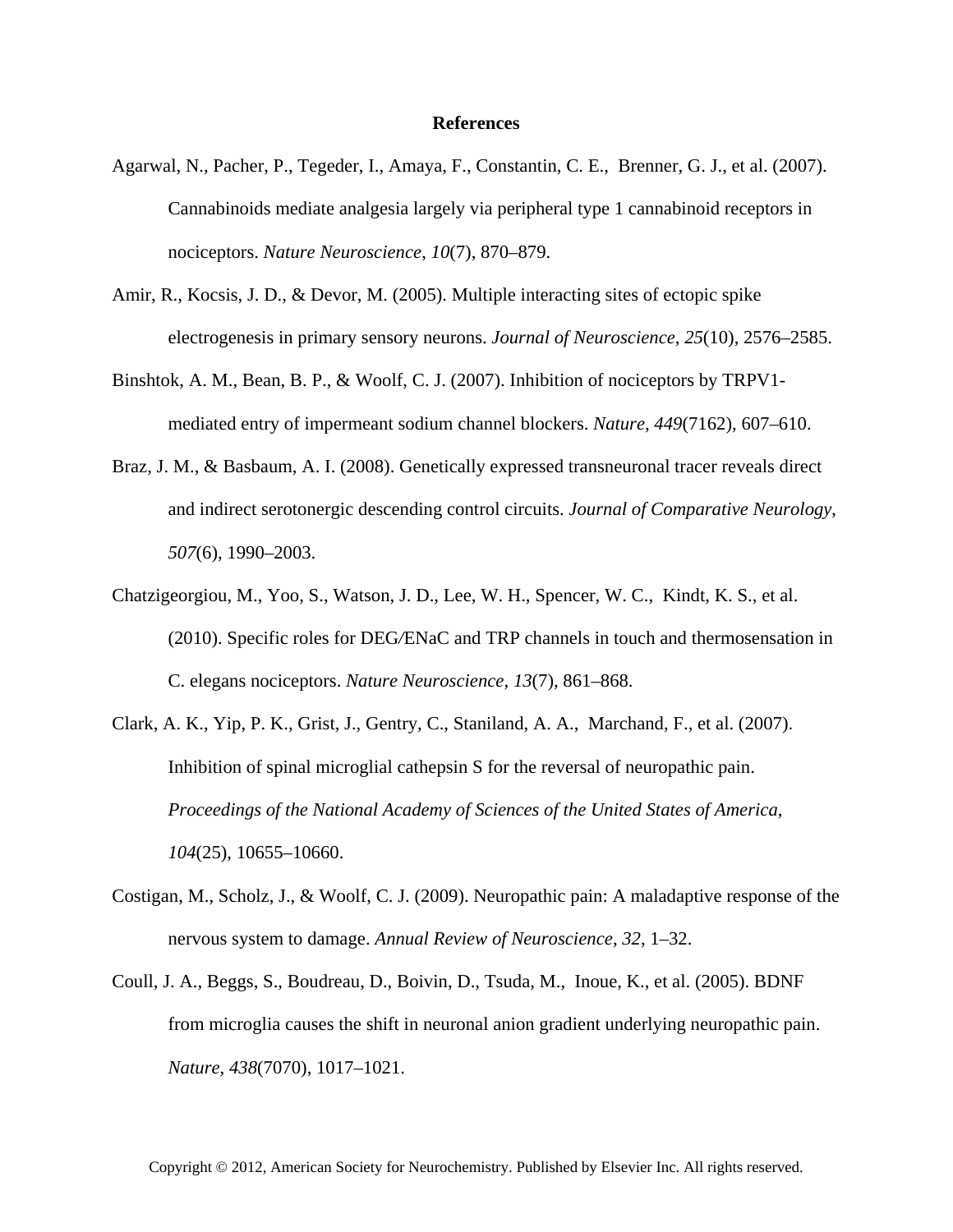- Dhaka, A., Viswanath, V., & Patapoutian, A. (2006). Trp ion channels and temperature sensation. *Annual Review of Neuroscience*, *29*, 135–161.
- Diatchenko, L., Slade, G. D., Nackley, A. G., Bhalang, K., Sigurdsson, A., Belfer, I., et al. (2005). Genetic basis for individual variations in pain perception and the development of a chronic pain condition. *Human Molecular Genetics*, *14*(1), 135–143.
- Dib-Hajj, S. D., Cummins, T. R., Black, J. A., & Waxman, S. G. (2010). Sodium channels in normal and pathological pain. *Annual Review of Neuroscience*, *33*, 325–347.
- Dina, O. A., McCarter, G. C., de Coupade, C., & Levine, J. D. (2003). Role of the sensory neuron cytoskeleton in second messenger signaling for inflammatory pain. *Neuron*, *39*(4), 613–624.
- Eippert, F., Finsterbusch, J., Bingel, U., & Buchel, C. (2009). Direct evidence for spinal cord involvement in placebo analgesia. *Science*, *326*(5951), 404.
- Flor, H., Denke, C., Schaefer, M., & Grusser, S. (2001). Effect of sensory discrimination training on cortical reorganisation and phantom limb pain. *Lancet*, *357*(9270), 1763–1764.
- Gardell, L. R., Vanderah, T. W., Gardell, S. E., Wang, R., Ossipov, M. H., Lai, J., et al. (2003). Enhanced evoked excitatory transmitter release in experimental neuropathy requires descending facilitation. *Journal of Neuroscience*, *23*(23), 8370–8379.
- Hendrich, J., Van Minh, A. T., Heblich, F., Nieto-Rostro, M., Watschinger, K., Striessnig, J., et al. (2008). Pharmacological disruption of calcium channel trafficking by the alpha2delta ligand gabapentin. *Proceedings of the National Academy of Sciences of the United States of America*, *105*(9), 3628–3633.
- Honore, E. (2007). The neuronal background K2P channels: Focus on TREK1. *Nature Reviews Neuroscience*, *8*(4), 251–261.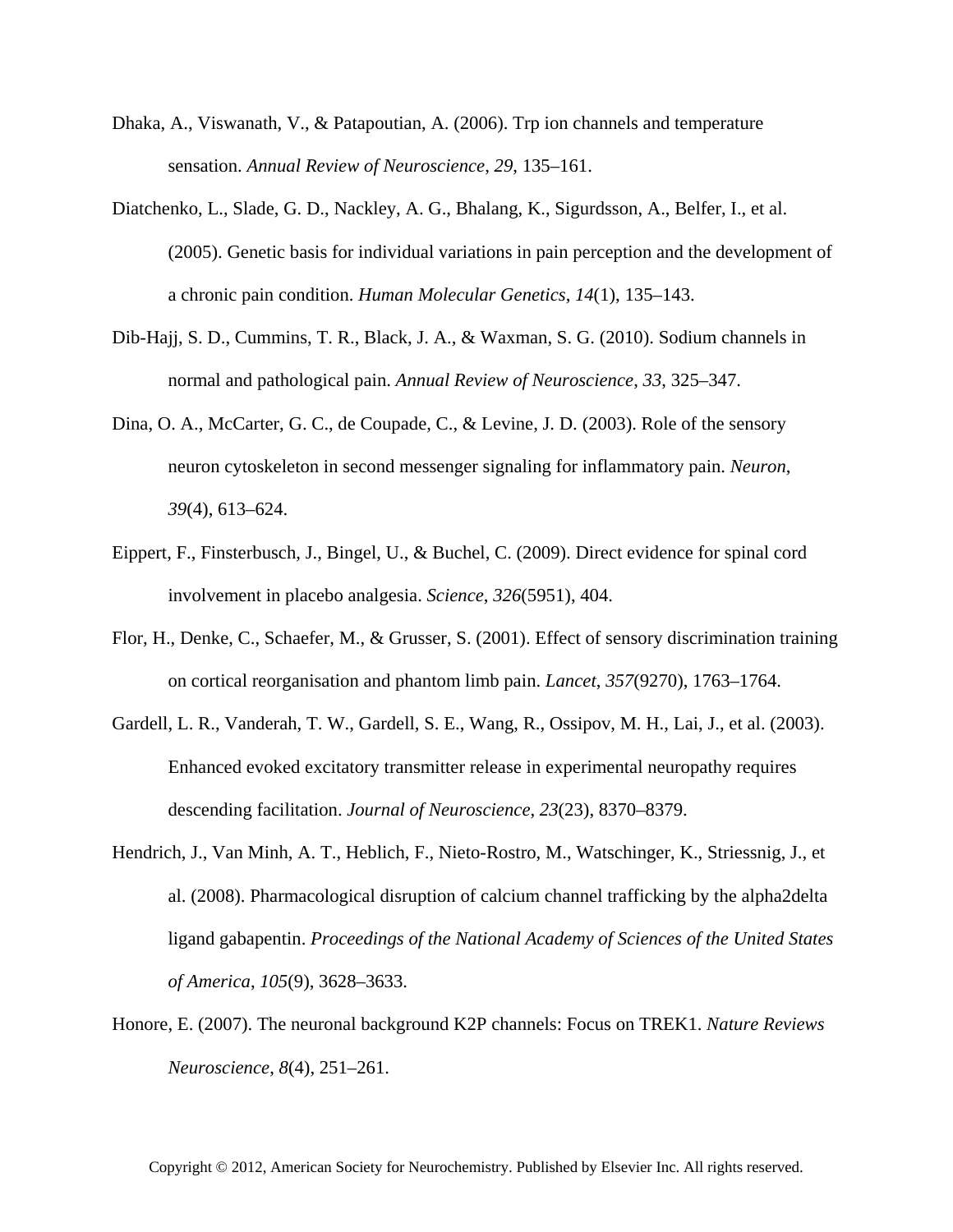- Ikeda, H., Stark, J., Fischer, H., Wagner, M., Drdla, R., Jager, T., et al. (2006). Synaptic amplifier of inflammatory pain in the spinal dorsal horn. *Science*, *312*(5780), 1659–1662.
- Indo, Y., Tsuruta, M., Hayashida, Y., Karim, M. A., Ohta, K., Kawano, T., et al. (1996). Mutations in the TRKA*/*NGF receptor gene in patients with congenital insensitivity to pain with anhidrosis. *Nature Genetics*, *13*(4), 485–488.
- Jiang, Y. Q., Xing, G. G., Wang, S. L., Tu, H. Y., Chi, Y. N., Li, J., et al. (2008). Axonal accumulation of hyperpolarization-activated cyclic nucleotide-gated cation channels contributes to mechanical allodynia after peripheral nerve injury in rat. *Pain*, *137*(3), 495–506.
- Karashima, Y., Talavera, K., Everaerts, W., Janssens, A., Kwan, K. Y., Vennekens, R., et al. (2009). TRPA1 acts as a cold sensor *in vitro* and *in vivo*. *Proceedings of the National Academy of Sciences of the United States of America*, *106*(4), 1273–1278.
- Kawasaki, Y., Xu, Z. Z., Wang, X., Park, J. Y., Zhuang, Z. Y., Tan, P. H., et al. (2008). Distinct roles of matrix metalloproteases in the early- and late-phase development of neuropathic pain. *Nature Medicine*, *14*(3), 331–336.
- Kawasaki, Y., Zhang, L., Cheng, J. K., & Ji, R. R. (2008). Cytokine mechanisms of central sensitization: Distinct and overlapping role of interleukin-1beta, interleukin-6, and tumor necrosis factor-alpha in regulating synaptic and neuronal activity in

the superficial spinal cord. *Journal of Neuroscience*, *28*(20), 5189–5194.

Kohama, I., Ishikawa, K., & Kocsis, J. D. (2000). Synaptic reorganization in the substantia gelatinosa after peripheral nerve neuroma formation: Aberrant innervation of lamina II neurons by Abeta afferents. *Journal of Neuroscience*, *20*(4), 1538–1549.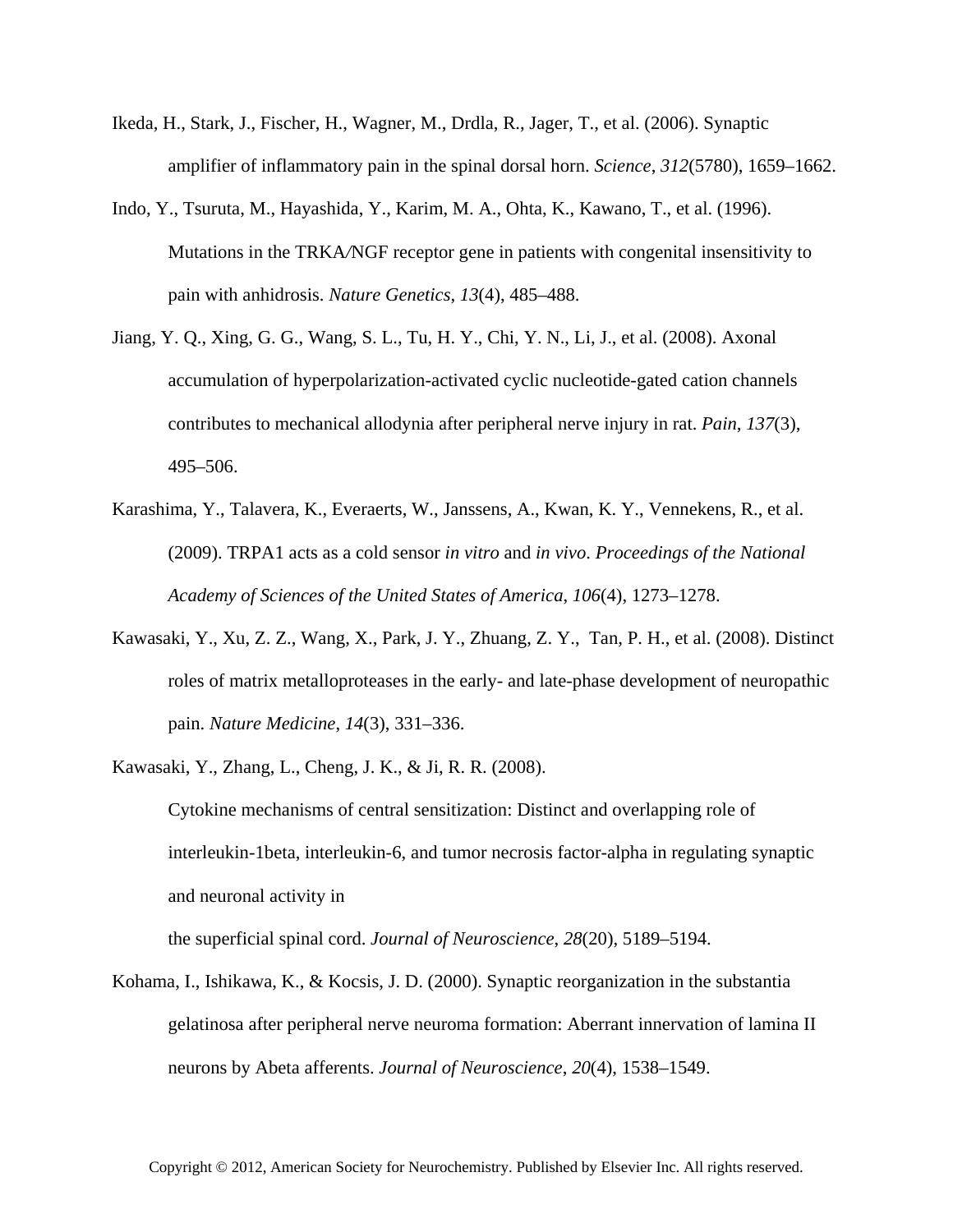- Kwan, K. Y., Glazer, J. M., Corey, D. P., Rice, F. L., & Stucky, C. L. (2009). TRPA1 modulates mechanotransduction in cutaneous sensory neurons. *Journal of Neuroscience*, *29*(15), 4808–4819.
- Lacroix-Fralish, M. L., & Mogil, J. S. (2009). Progress in genetic studies of pain and analgesia. *Annual Review of Pharmacology and Toxicology*, *49*, 97–121.
- Latremoliere, A., & Woolf, C. J. (2009). Central sensitization: A generator of pain hypersensitivity by central neural plasticity. *Journal of Pain*, *10*(9), 895–926.

Mogil, J. S., Wilson, S. G., Chesler, E. J., Rankin, A. L., Nemmani, K. V., Lariviere, W. R., et al. (2003). The melanocortin-1 receptor gene mediates female-specific mechanisms of analgesia in mice and humans. *Proceedings of the National Academy of Sciences of the United States of America*, *100*(8), 4867–4872.

- Olave, M. J., & Maxwell, D. J. (2003). Neurokinin-1 projection cells in the rat dorsal horn receive synaptic contacts from axons that possess alpha2C-adrenergic receptors. *Journal of Neuroscience*, *23*(17), 6837–6846.
- Patapoutian, A., Tate, S., & Woolf, C. J. (2009). Transient receptor potential channels: Targeting pain at the source. *Nature Reviews Drug Discovery*, *8*(1), 55–68.
- Pernia-Andrade, A. J., Kato, A., Witschi, R., Nyilas, R., Katona, I., Freund, T. F., et al. (2009). Spinal endocannabinoids and CB1 receptors mediate C-fiber-induced heterosynaptic pain sensitization. *Science*, *325*(5941), 760–764.
- Samad, T. A., Moore, K. A., Sapirstein, A., Billet, S., Allchorne, A., Poole, S., et al. (2001). Interleukin-1beta-mediated induction of Cox-2 in the CNS contributes to inflammatory pain hypersensitivity. *Nature*, *410*(6827), 471–475.

Scholz, J., Broom, D. C., Youn, D. H., Mills, C. D., Kohno, T., Suter,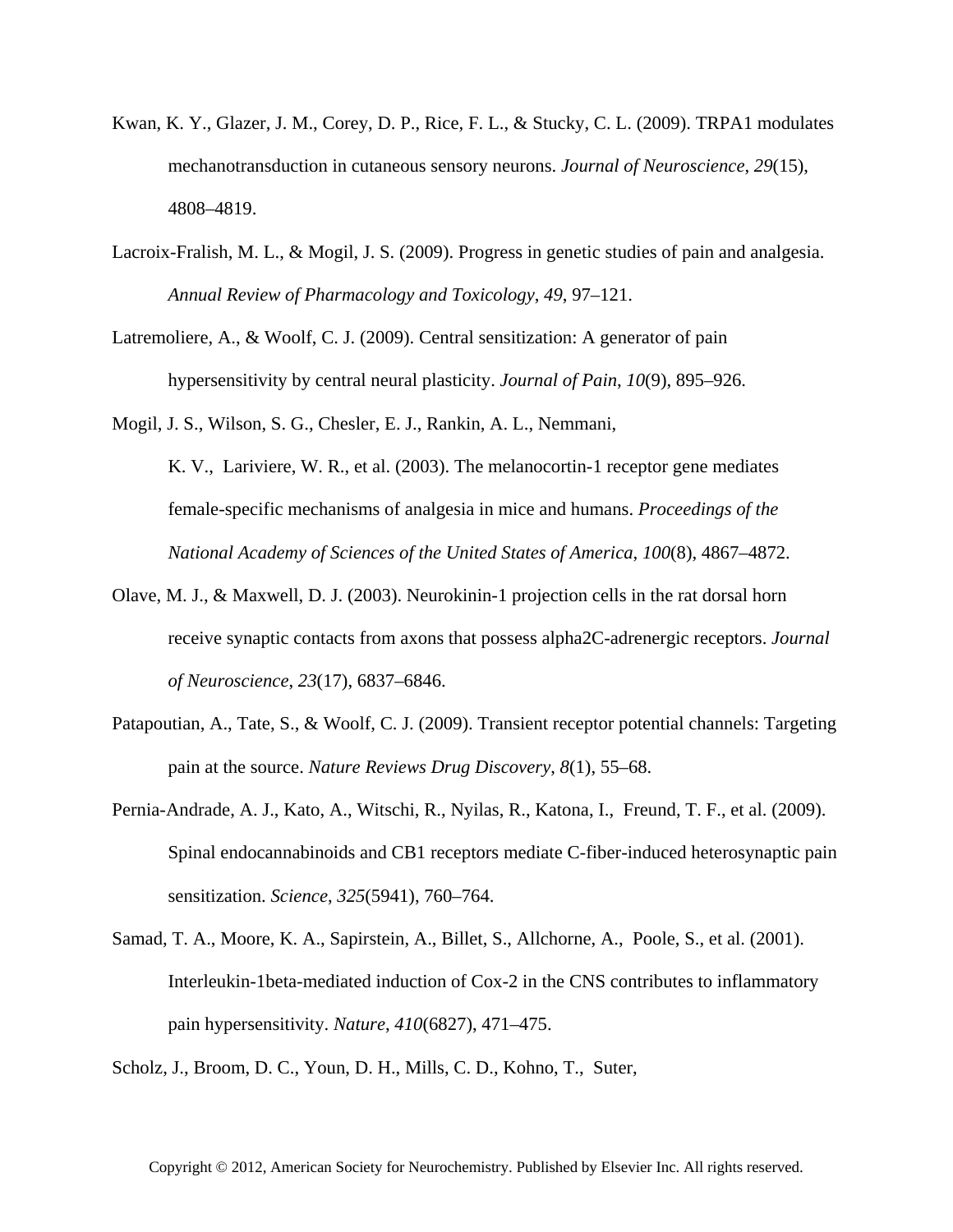M. R., et al. (2005). Blocking caspase activity prevents transsynaptic neuronal apoptosis and the loss of inhibition in lamina II of the dorsal horn after peripheral nerve injury. *Journal of Neuroscience*, *25*(32), 7317–7323.

- Scholz, J., & Woolf, C. J. (2007). The neuropathic pain triad: Neurons, immune cells and glia. *Nature Neuroscience*, *10*(11), 1361–1368.
- Stein, C., & Lang, L. J. (2009). Peripheral mechanisms of opioid analgesia. *Current Opinion in Pharmacology*, *9*(1), 3–8.
- Suzuki, R., Morcuende, S., Webber, M., Hunt, S. P., & Dickenson, A. H. (2002). Superficial NK1-expressing neurons control spinal excitability through activation of descending pathways. *Nature Neuroscience*, *5*(12), 1319–1326.
- Tao, Y. X., Rumbaugh, G., Wang, G. D., Petralia, R. S., Zhao, C., Kauer, F. W., et al. (2003). Impaired NMDA receptor-mediated postsynaptic function and blunted NMDA receptordependent persistent pain in mice lacking postsynaptic density-93 protein. *Journal of Neuroscience*, *23*(17), 6703–6712.
- Tegeder, I., Costigan, M., Griffin, R. S., Abele, A., Belfer, I., Schmidt, H., et al. (2006). GTP cyclohydrolase and tetrahydrobiopterin regulate pain sensitivity and persistence. *Nature Medicine*, *12*(11), 1269–1277.
- Wemmie, J. A., Price, M. P., & Welsh, M. J. (2006). Acid-sensing ion channels: Advances, questions and therapeutic opportunities. *Trends in Neurosciences*, *29*(10), 578–586.
- Woolf, C. J., & Ma, Q. (2007). Nociceptors—noxious stimulus detectors. *Neuron*, *55*(3), 353– 364.
- Woolf, C. J., Shortland, P., & Coggeshall, R. E. (1992). Peripheral nerve injury triggers central sprouting of myelinated afferents. *Nature*, *355*(6355), 75–78.